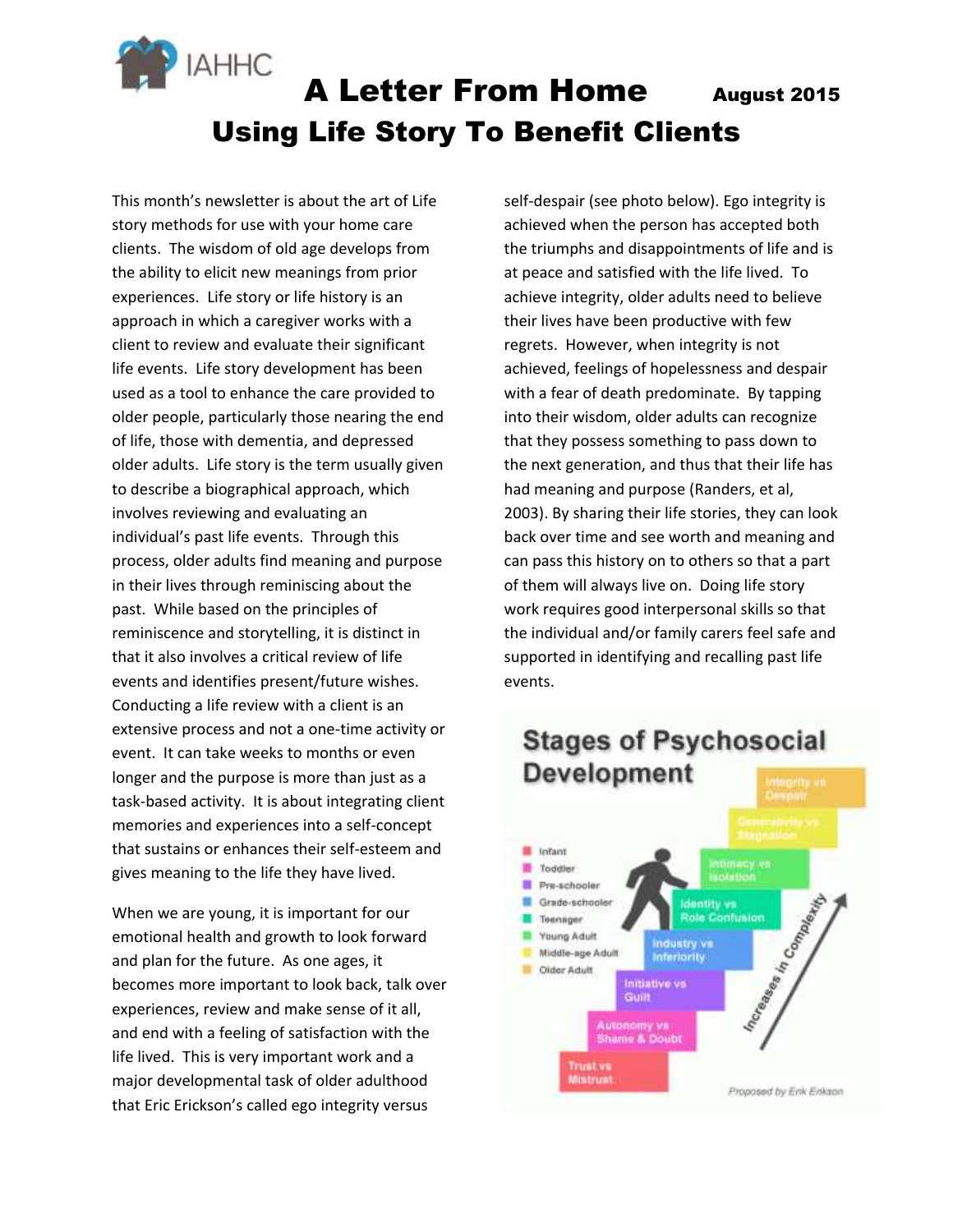

Life history information can be recorded in a range of different ways including life storybooks, leaflets, collages, memory boxes and or voice or video recording. It is important that the format chosen is one that best fits the person and their situation. A variety of templates and structures for developing life story books are available and can be bought in hard copy or developed electronically for more flexibility. They often use a combination of written information, personal narratives and pictures or images. The content generally includes significant people or events and is usually structured around a person's life milestones, such as birthplace, school days, family life, holidays and occupation. The story should be in the person's own words whenever is possible. If the person is cognitively impaired or has communication difficulties, the family may be involved in completing life story information.

The benefits of life story have been well documented over the last 20 years. Benefits can include reduction in anxiety and improvements in well-being through engagement in meaningful activity. Also, hearing about a person's life history is a powerful way of showing the person that they are valued as an individual. Life story work has also shown a better understanding of the person and improved delivery of personcentered care, improved relationships between family carers and paid caregivers in all care settings and increased verbalization and communication in older adults. Hearing the client's life story can enable caregivers to see their clients as a whole person and form a greater bond with them. This sharing with

others can allow clients to reflect and remember parts of their lives and take pride in what they have to offer others. Other benefits include an improved sense of belonging and satisfaction for family carers and people with dementia, as well as a reduction in feelings of anxiety and depression (Butler). By reflecting and sharing, the clients can hold onto memories from long ago, so others can cherish them for years to come.

To support the development of life story effectively requires training in the method and process of life story work and development of the necessary skills to facilitate its application, such as learning the art of active listening. It also requires skill in knowing how to ask open ended questions to facilitate the conversation and the process. Finally, it requires some ability to provide a supportive and therapeutic environment for the life review. Sometimes, memories are painful and may produce tears or lead to anxiety, guilt, or depression. The person performing the reminiscing must be skilled in providing support and appropriate interventions and referrals as needed. Knowledge on interacting with those with cognitive impairment are necessary and modifications must be made based on the abilities of the person.

One of the most important aspects of a successful life review interview with a client will be knowing how and what questions to ask to elicit more information. There should be no structured interview process, but the questions should be based on the client's past history and comfort level. Some suggestions for encouraging life story review may be: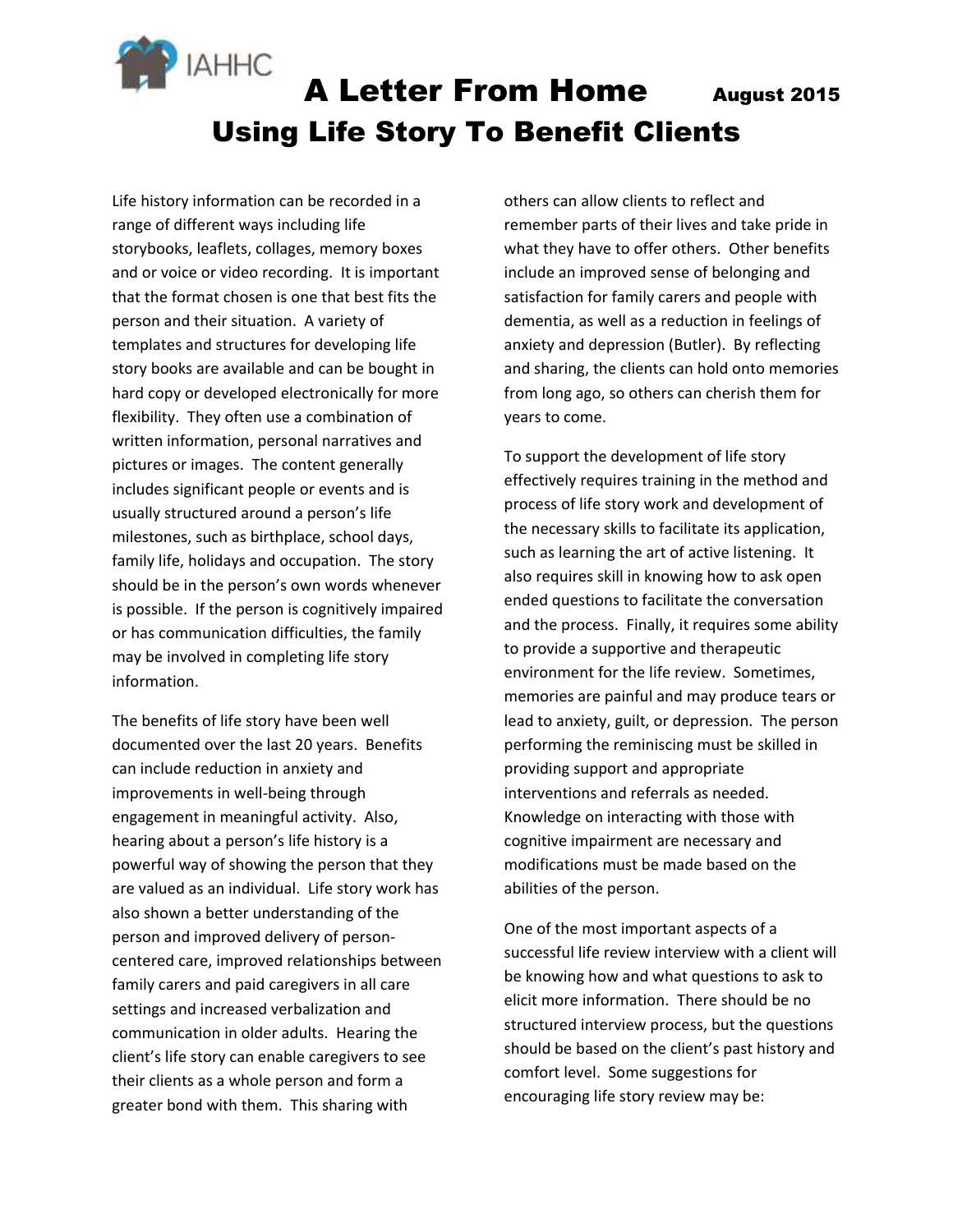

- Listen without correction or criticism.
- Start with easy, friendly questions and work your way up to more difficult or sensitive subjects.
- It's okay for there to be moments of silence or emotion. A person's life is important, and emotion is natural.
- Be patient with repetition. Sometimes people need to tell the same story often to come to terms with the experience, especially if it is very meaningful for them.
- Keep in mind that memory is not an orderly process. One memory triggers another in a way that may not seem related.
- Find a means to record the person's legacy; ie photos, video recordings
- Triggers are important when you're doing a life interview. Triggers help stimulate a memory and may include things such as photographs, keepsakes, home movies, or music.

Asking open ended questions works for many older adults. Some examples of questions to ask that may open a dialogue for life review process are:

- What do you remember about your mother?
- Did you have a pet as a child?
- Tell me about your wedding day.
- What was your community like when you were growing up?
- Did you get an allowance growing up? What did you spend it on?
- If you had to pick one person who had a major impact on your life, who would it be? Why?
- What do you feel have been the important successes in your life?
- What would you still like to accomplish?
- Where did you go on vacations?
- What do you remember about holiday celebrations?
- What have been some of the biggest news events in your lifetime?
- If you won a million dollars tomorrow, what would you do with the money?
- What kinds of things bring you the most pleasure now?
- What have you liked best about your life so far?
- What do you know now that you wish you'd known when you were growing up?
- What would you like your children and grandchildren to remember about you?

Talking about our lives is how we learn more about ourselves and the world. We live our lives forward, but we understand them backward. In helping our client's look back, we can identify turning points or dynamic events and help them clarify and organize their thinking about their life so they make sense. It is a way to help the client pass on family stories and traditions.